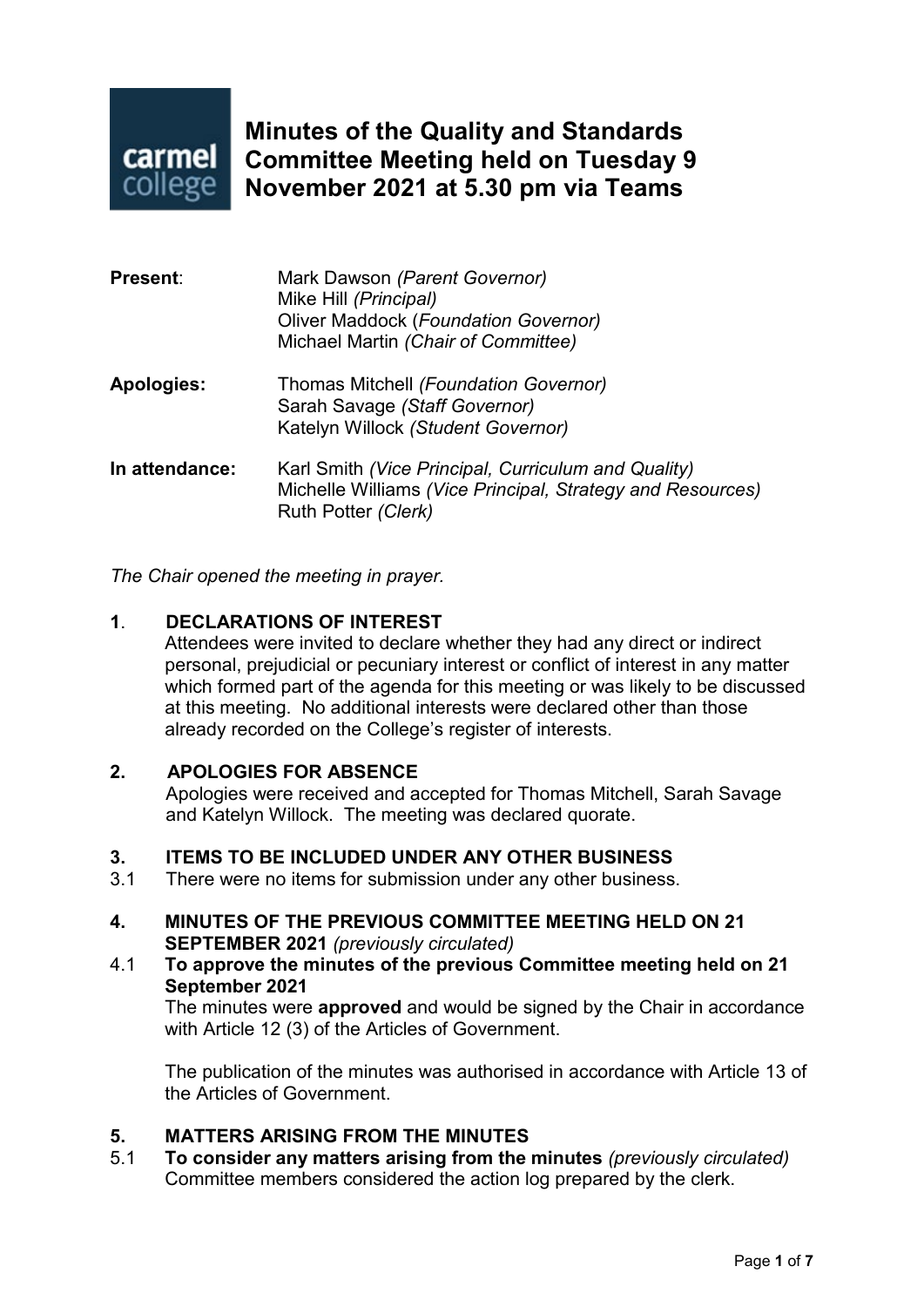#### Minute 5.1 – Acronym List

It was reported that an acronym list had been uploaded to Connect for governors to access as required.

#### Minute 13.2 – Committee Terms of Reference

Proposed amendments to the Quality and Standards Committee Terms of Reference were on the next Search Committee agenda and would be considered for approval by the Full Governing Body (FGB) at its next meeting on 7 December 2021.

## **6. SAFEGUARDING**

#### 6.1 **Safeguarding Termly Update** *(previously circulated)*

The Vice Principal (Strategy and Resources) presented the safeguarding termly update and highlighted the following points:

- Staff and governor safeguarding training All staff and governors had been asked to read the updated document 'Keeping Children Safe in Education 2021' and complete the quiz on Connect by the end of October. In addition, staff were required to complete e-safety training. Outstanding returns for all mandatory training were being chased as a priority.
- Knife savers training Two members of staff had attended this training with the ADAM Foundation and the College had been provided with a bleed kit.
- Bitesize training programme The Pastoral Team had developed a bespoke training programme delivered by in-house and external specialists on a bi-weekly basis. Sessions included contextual safeguarding and the impact of mental health on retention.
- Personal Development Officer An appointment was due to be made to this new role which would support the Safeguarding Team and Personal Achievement Tutors by assisting vulnerable students on matters such as esafety and mental health.
- Student training Training on cyber safety had been delivered by Merseyside Police and Knife Saver training was due to take place later in the month.
- Prevent The Safeguarding Manager had met with the Prevent Case Officer from Merseyside Police to receive an annual update on the Counter Terrorism Local Profile. Staff training was planned for December. One Prevent incident had been reported and was subject to investigation within the College and via liaison with relevant external agencies.
- Student Mental Health and Wellbeing Strategy This had been updated and shared with staff. The Safeguarding Manager was due to attend national training to become the College's Senior Mental Health Lead.
- Sexual harassment Documents setting out the College's approach to sexual harassment and relationship and sexual education had been developed and would be shared with governors in due course.

The report was discussed in detail with numerous questions raised by governors and responded to by the Corporate Management Team (CMT). These included:

**Q** – What are the working hours and costs associated with the new role of Personal Development Officer?

**A** – Full time, term-time only at the same rate of pay as a Personal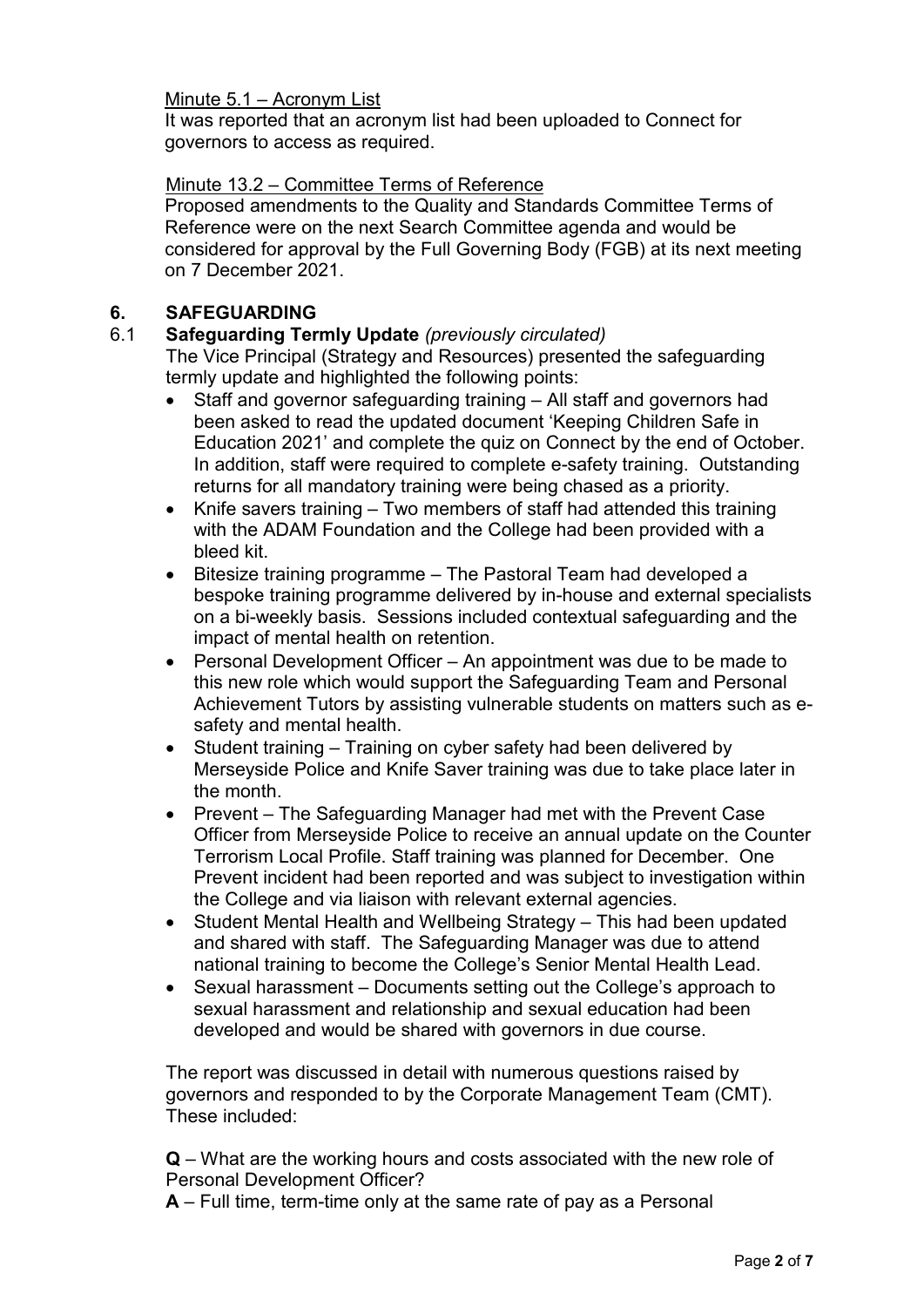Achievement Tutor. Total payroll costs are due to be under budget as a result of the pay award, hence the College has been able to respond quickly to this demand.

**Q** – Does this appointment reflect a significant concern for student mental health within the College?

**A** – There has been an increase in the volume of students with mental health issues and this appointment is designed to ensure that comprehensive support is available to all students who need it. This is part of the College's post-pandemic management of students returning to full time, face-to-face education and the anxiety that this can trigger in some students. It is also in anticipation of the anxieties that are likely to arise from a return to formal examinations.

**Q** – How is the wellbeing of the Safeguarding Team given the increase in workload since the start of term?

**A** – The team has felt the pressure associated with an increase in cases, especially during the first four weeks of term. Weekly meetings are held to discuss cases but also to conduct peer-to-peer supervision and ensure wellbeing issues are identified and addressed.

**Q** – Is there any need for external supervision to support the Safeguarding Team?

**A** – Advice has been sought on this practice in the past and external supervision is not deemed necessary.

**Q** – Spikings via injection have been in the media recently. Has the College provided any guidance to students on this?

**A** – Awareness on old style spikings is within the 10:10 Programme but this will need to be updated to reflect recent developments.

**Q** – Noted that number of transgender students has been reported to the Committee for the first time. What has prompted this?

**A** – Decided to include these numbers given that numbers are increasing.

The Committee **noted** the contents of the Safeguarding Termly Report and thanked the Safeguarding Team for the work they were doing.

# **7. PROGRESS AND ACHIEVEMENT**

### 7.1 **Whole College Summary Including Specific Student Cohorts** *(previously circulated)*

The Vice Principal (Curriculum and Quality) referred the Committee to the most recent monitoring achievement and progress point (MAPP 6) in respect of the Upper Sixth year group. The Committee was informed of the:

- percentage of students who had progressed 'at or above' expected progress
- percentage of students who had underperformed in two or more subjects
- percentage of students who had underperformed in three or more subjects.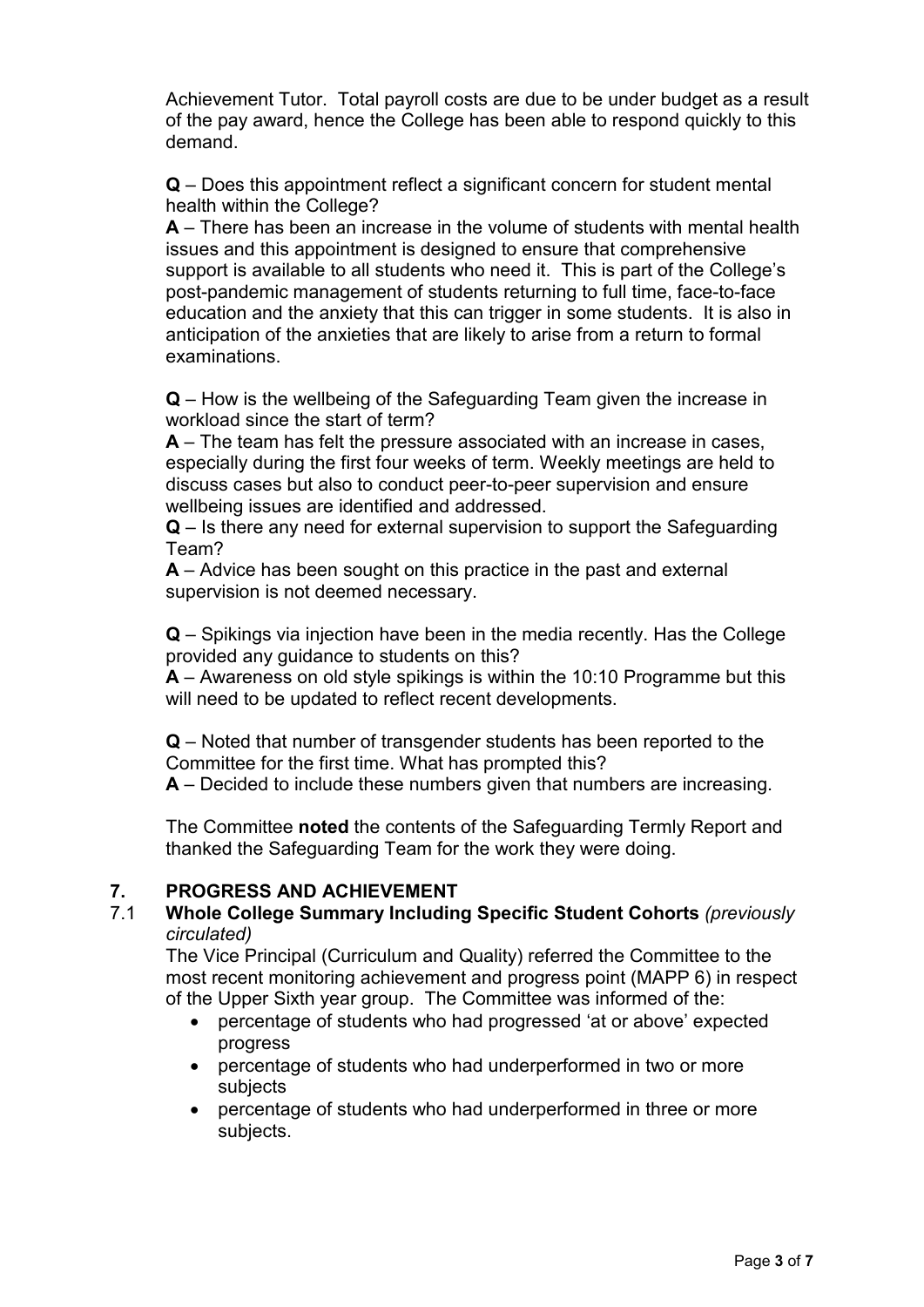The MAPP 6 data was also analysed via specific student cohorts, namely: looked after children, young carers, high achievers, students in receipt of the College bursary, and students in receipt of additional learning support. The Vice Principal (Curriculum and Quality) advised that since circulating this report, a similar analysis had been undertaken for MAPP 1 relating to the Lower Sixth year group; reported progress was positive.

Governor questions were invited.

**Q** – How were Lower Sixth students settling into College?

**A** – Students were understandably taking a little longer to settle than usual given the disruption they had faced during the past year. Early performance data, however, was very encouraging.

**Q** – MAPP6 data relating to underperforming students – is this used when considering students at risk of leaving College?

**A** – Yes, there is pastoral wrap around support that drills down further with underperforming students. In addition, it is mandatory for an intervention (either academic or pastoral) to be put in place for all students performing below expectation.

**Q** – What support is in place to support young carers?

**A** – Bespoke support package available via Personal Achievement Tutors. Progression between the MAPP points is considered and an escalation procedure in place if progress not made.

The Committee **noted** the contents of the report.

## **8. QUALITY ASSURANCE REPORTS**

#### 8.1 **Student Destinations 2021** *(previously circulated)*

The Vice Principal (Curriculum and Quality) presented this report and highlighted the following aspects:

- The percentage of students who had progressed to Higher Education was high at 73.4%, compared to 74.8% in 2020 and 70% in 2019.
- The combined percentage of students progressing to Higher and Further Education was 79.4%, compared to 82.4% in 2020 and 77.1% in 2019.
- Apprenticeships had increased to 3.7% from 2.2% in 2020.
- Employment students who had progressed directly into employment had risen to 10.4% from 6.6% in 2020.
- The percentage of students who had progressed to universities: in the North West region; within the Russell Group; in the Sutton 30.
- The number of students who had progressed to Oxbridge universities.
- Sixth Sense Dimensions Report recently published and illustrated positive value-added outcomes for the College.
- At the time of reporting, 5.6% of student destinations were unknown.

A discussion ensued and governor questions were invited.

**Q** – What is the range and type of employment destinations for Foundation Learning leavers?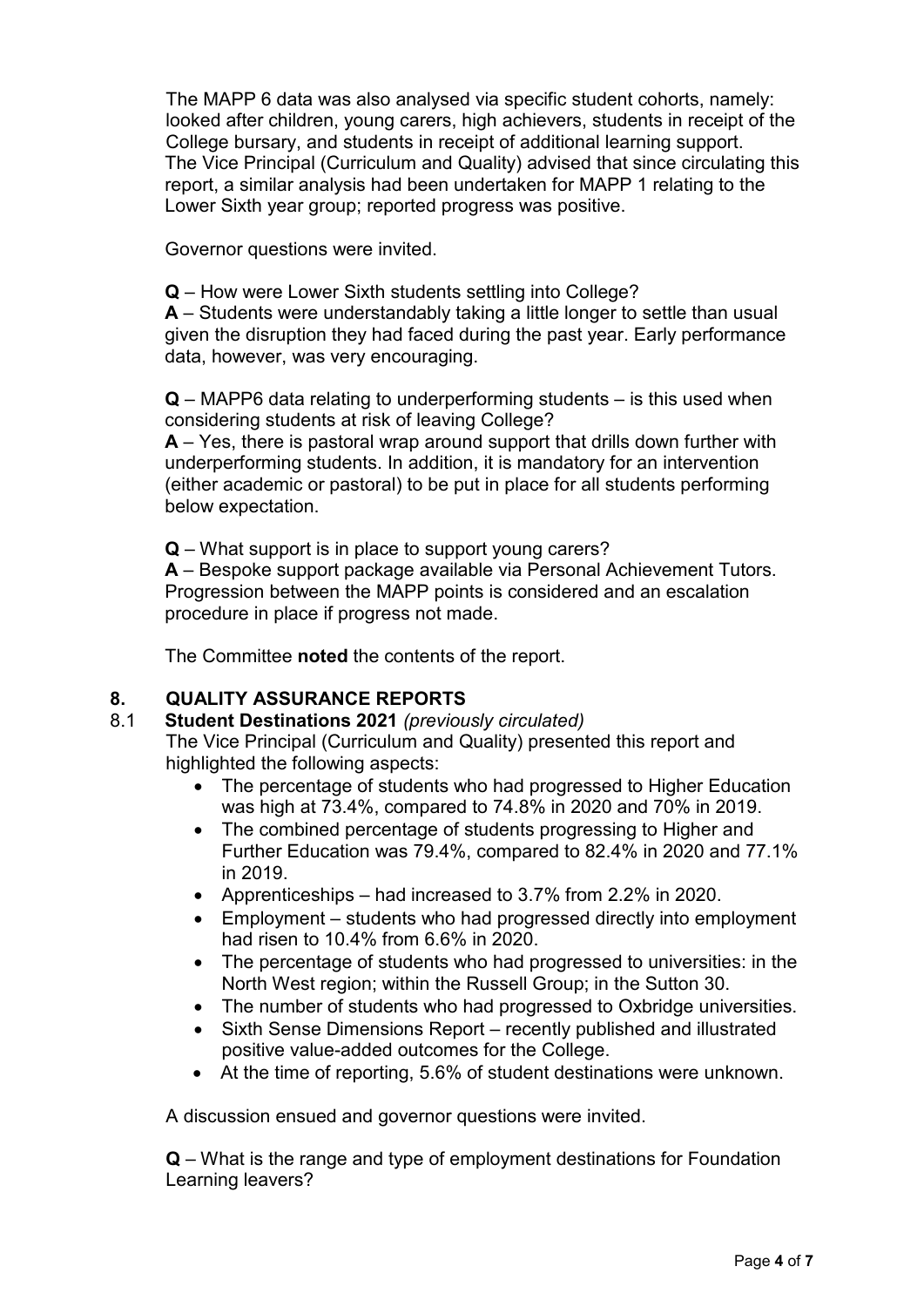**A** – Full itinerary of case studies for these individuals within SAR repository. Varied range of excellent employment destinations and individual examples of significant personal achievement.

The Committee **noted** the contents of the report.

#### 8.2 **Quality Improvement Plan 2020-21: final progress report** *(previously circulated)*

The Vice Principal (Curriculum and Quality) presented this report which was designed to close off reporting against the previous year's Quality Improvement Plan (QIP). Positive progress was noted in each area with a number of actions due to be carried over into the new academic year for continued progression.

A new QIP would be finalised following completion of the College Self-Assessment Review (SAR) process. It was noted that a number of governors had so far been involved in attending departmental SAR panels as critical friends.

A discussion ensued, particularly in relation to strategic planning for T Levels, with numerous questions raised by governors and responded to by the Corporate Management Team (CMT).

The Committee **noted** the contents of the report and thanked the Vice Principal for his presentation.

*Oliver Maddock left the meeting at this point which rendered the meeting inquorate for formal decision-making.*

- 8.3 **Contingency Arrangements for Summer 2022: Teacher Assessed Grades** The Vice Principal (Curriculum and Quality) had prepared a report for governors highlighting College contingency arrangements for Summer 2022. Due to an administrative error, this report had been omitted from the papers circulated in advance of the meeting and hence a verbal presentation was provided. The Vice Principal highlighted the following aspects:
	- Department for Education was firmly committed to examinations going ahead during 2021-22 with adaptations to take account of the impact of the pandemic on the education of students. This was a cohort of students that had not yet had the opportunity to sit formal examinations.
	- If further disruption occurred, the contingency arrangement was for teacher assessed grades (TAGs). Whilst unlikely, this required appropriate contingency planning.
	- TAG assessment weeks had been set in November, January and April.
	- Students, parents and staff had been notified of this schedule and advised that if exams did not go ahead as planned in the summer, the outcome from these assessments would be used (in addition to coursework) to inform TAGs.

A discussion ensued and governors who had recently sat on departmental SAR panels reported that Heads of Departments appeared to be well prepared in line with these contingency arrangements.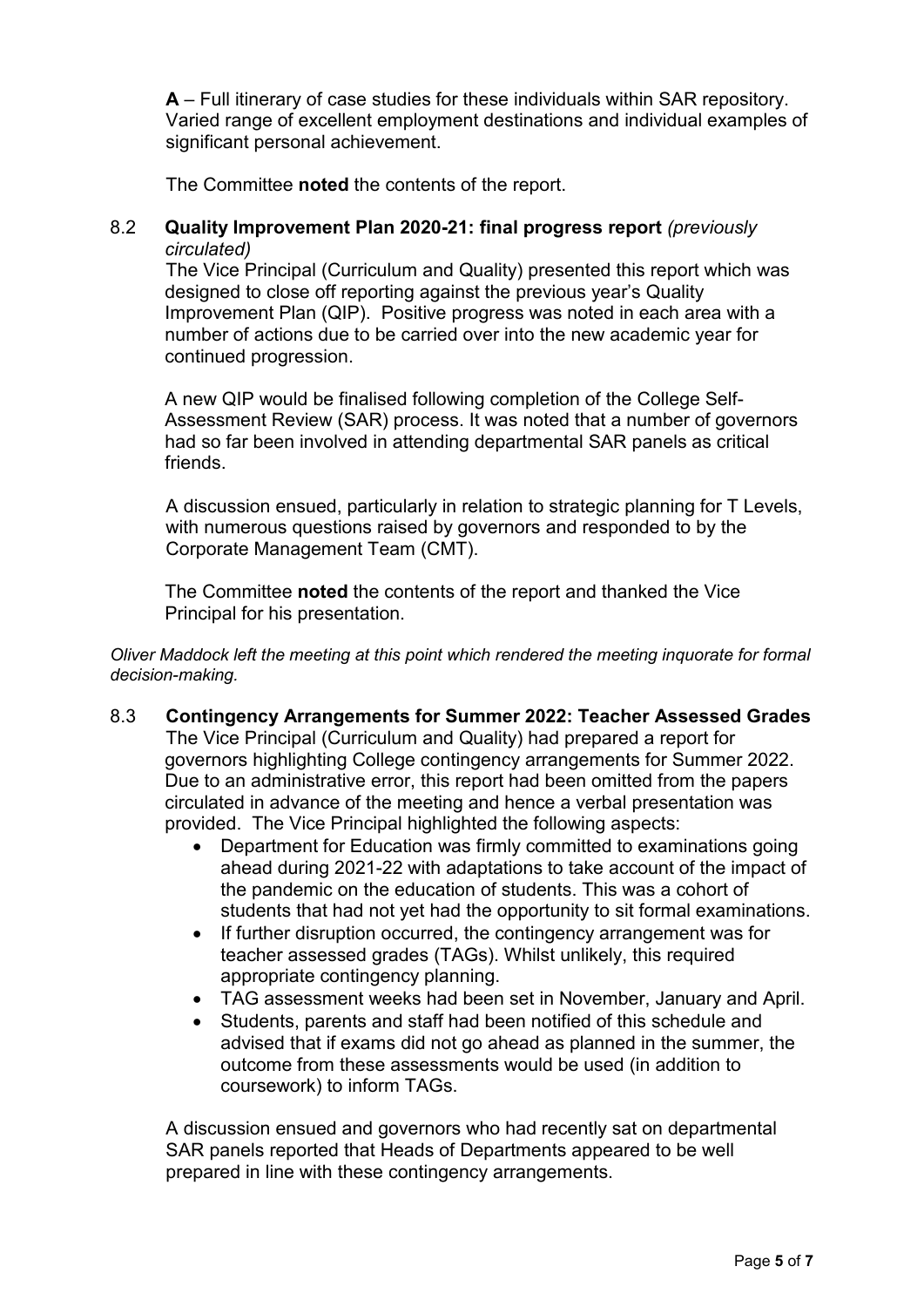**Q** – Is the College fully equipped to respond to the pressure on mental health and wellbeing associated with these assessment weeks and the general uncertainty around examinations?

**A** – Confident that as a College we are geared up to support all our students and, indeed, have built this into our planning based on previous experience of where the pressure points lie. In terms of staff, the new Assistant Principal role is focussed on staff wellbeing.

The Committee **noted** the contents of the Vice Principal's verbal report.

## **ACTION – Clerk to circulate paper 8.3 Contingency Arrangements for Summer 2022 to Committee members.**

# **9. CURRICULUM**

## 9.1 **Review of 10:10 Programme** *(previously circulated)*

The Principal presented this annual review of the College's 10:10 Programme and highlighted the following aspects:

- Archdiocese requires that all students should receive a general RE programme that equates to 5% of their overall programme of study.
- The 10:10 Programme followed a national curriculum set by the Catholic Education Service (CES).
- Every student had a one hour timetabled 10:10 lesson per week which alternated between RE and pastoral topics. During 2021-22, an additional online study element had been introduced to develop the online 10:10 offer that was provided during lockdown and increase the total content to 6.5% of students' overall programme of study.
- Supplementing this was the daily Carmel Contemplation and prayer which took place at the beginning of the first lesson of the day.
- Carmel Saints' Week new feature for this year which would focus on service and volunteering.
- Pastoral Tutors had attended Archdiocese training to support appropriate delivery of the programme content.
- Last denominational inspection took place in February 2020 and resulted in an outstanding inspection grade.
- New inspection process and curriculum is imminent. Principal had been involved in a working group to develop the new CES curriculum and was undertaking training to become a denominational inspector.
- More comprehensive review of 10:10 Programme was planned once new curriculum and inspection framework had been published.

Governors' comments and questions were invited.

**Q** – What is student attendance data for 10:10 Programme now that face-toface delivery has resumed?

**A** – Attendance is around 86% compared to around 95% for other areas. Process in place for chasing up persistent non-attenders.

The Committee **noted** the contents of the Principal's report.

## **10. COMMITTEE SKILLS ANALYSIS AND TRAINING**

10.1 **Updated Quality and Standards Committee Skills Analysis** *(previously circulated)*